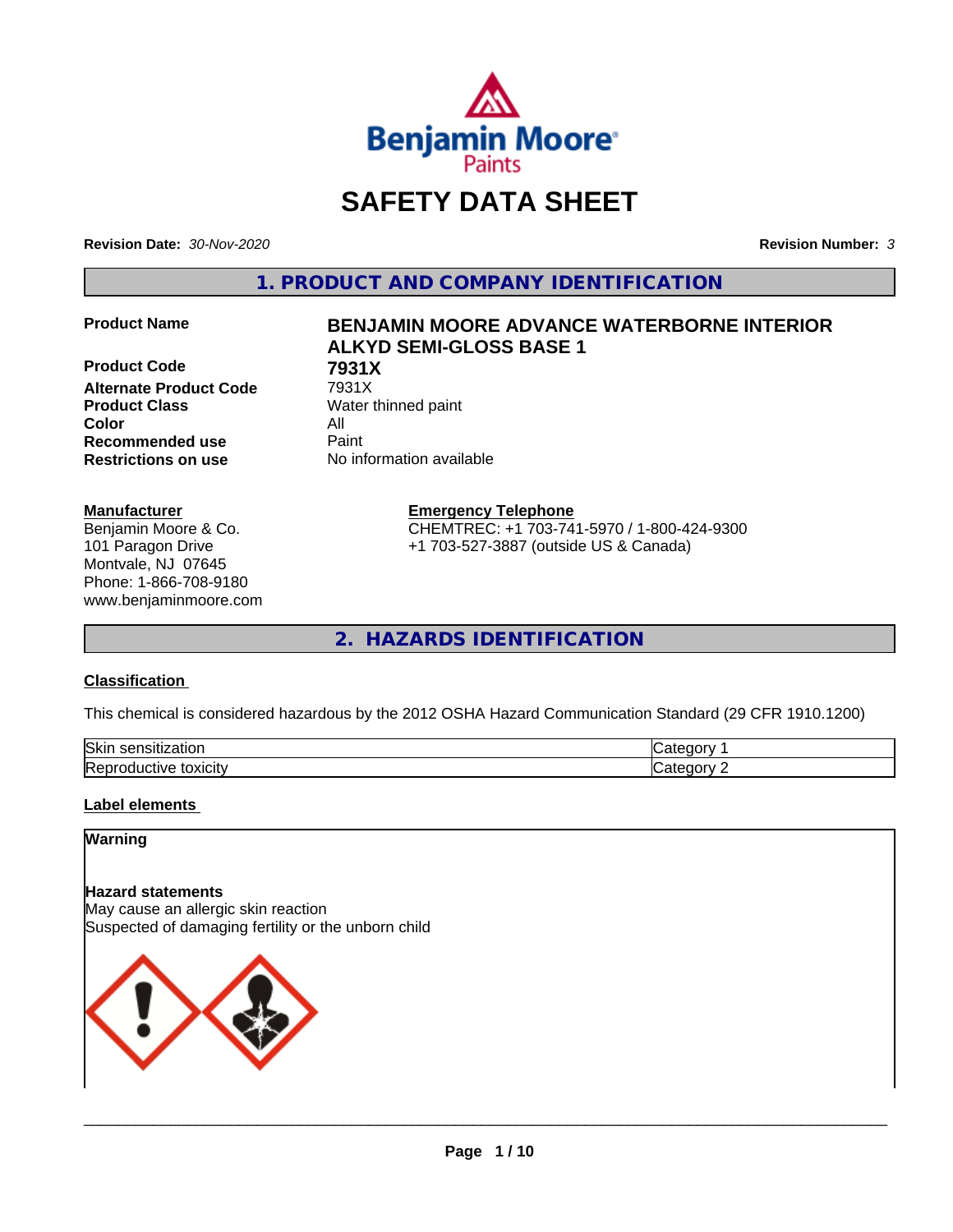# **Appearance** liquid **Odor 11** and **Odor 11** and **Odor 11** and **Odor 11** and **Odor 11** and **Odor 11** and **Odor** 11 and **Odor** 11 and **Odor** 11 and **Odor** 11 and **Odor** 11 and **Odor** 11 and **Odor** 11 and **Odor** 11 and **Odor**

# **Precautionary Statements - Prevention**

Obtain special instructions before use Do not handle until all safety precautions have been read and understood Use personal protective equipment as required Avoid breathing dust/fume/gas/mist/vapors/spray Contaminated work clothing should not be allowed out of the workplace Wear protective gloves

# **Precautionary Statements - Response**

IF exposed or concerned: Get medical advice/attention **Skin** IF ON SKIN: Wash with plenty of soap and water

If skin irritation or rash occurs: Get medical advice/attention Wash contaminated clothing before reuse

# **Precautionary Statements - Storage**

Store locked up

#### **Precautionary Statements - Disposal**

Dispose of contents/container to an approved waste disposal plant

#### **Hazards not otherwise classified (HNOC)**

Not applicable

# **Other information**

No information available

 **WARNING:** This product contains isothiazolinone compounds at levels of <0.1%. These substances are biocides commonly found in most paints and a variety of personal care products as a preservative. Certain individuals may be sensitive or allergic to these substances, even at low levels.

 $\_$  ,  $\_$  ,  $\_$  ,  $\_$  ,  $\_$  ,  $\_$  ,  $\_$  ,  $\_$  ,  $\_$  ,  $\_$  ,  $\_$  ,  $\_$  ,  $\_$  ,  $\_$  ,  $\_$  ,  $\_$  ,  $\_$  ,  $\_$  ,  $\_$  ,  $\_$  ,  $\_$  ,  $\_$  ,  $\_$  ,  $\_$  ,  $\_$  ,  $\_$  ,  $\_$  ,  $\_$  ,  $\_$  ,  $\_$  ,  $\_$  ,  $\_$  ,  $\_$  ,  $\_$  ,  $\_$  ,  $\_$  ,  $\_$  ,

# **3. COMPOSITION INFORMATION ON COMPONENTS**

| <b>Chemical name</b>                    | <b>CAS No.</b> | Weight-%    |
|-----------------------------------------|----------------|-------------|
| Titanium dioxide                        | 13463-67-7     | $20 - 25$   |
| Silica amorphous                        | 7631-86-9      | - 5         |
| Trimethvlolpropane                      | 77-99-6        | $0.1 - 0.5$ |
| Tetramethyl-5-decyne-4,7-diol, 2,4,7,9- | 126-86-3       | $0.1 - 0.5$ |

# **4. FIRST AID MEASURES**

| <b>General Advice</b> | No hazards which require special first aid measures.                                      |
|-----------------------|-------------------------------------------------------------------------------------------|
| <b>Eye Contact</b>    | Rinse thoroughly with plenty of water for at least 15 minutes and consult a<br>physician. |
| <b>Skin Contact</b>   | Wash off immediately with soap and plenty of water while removing all                     |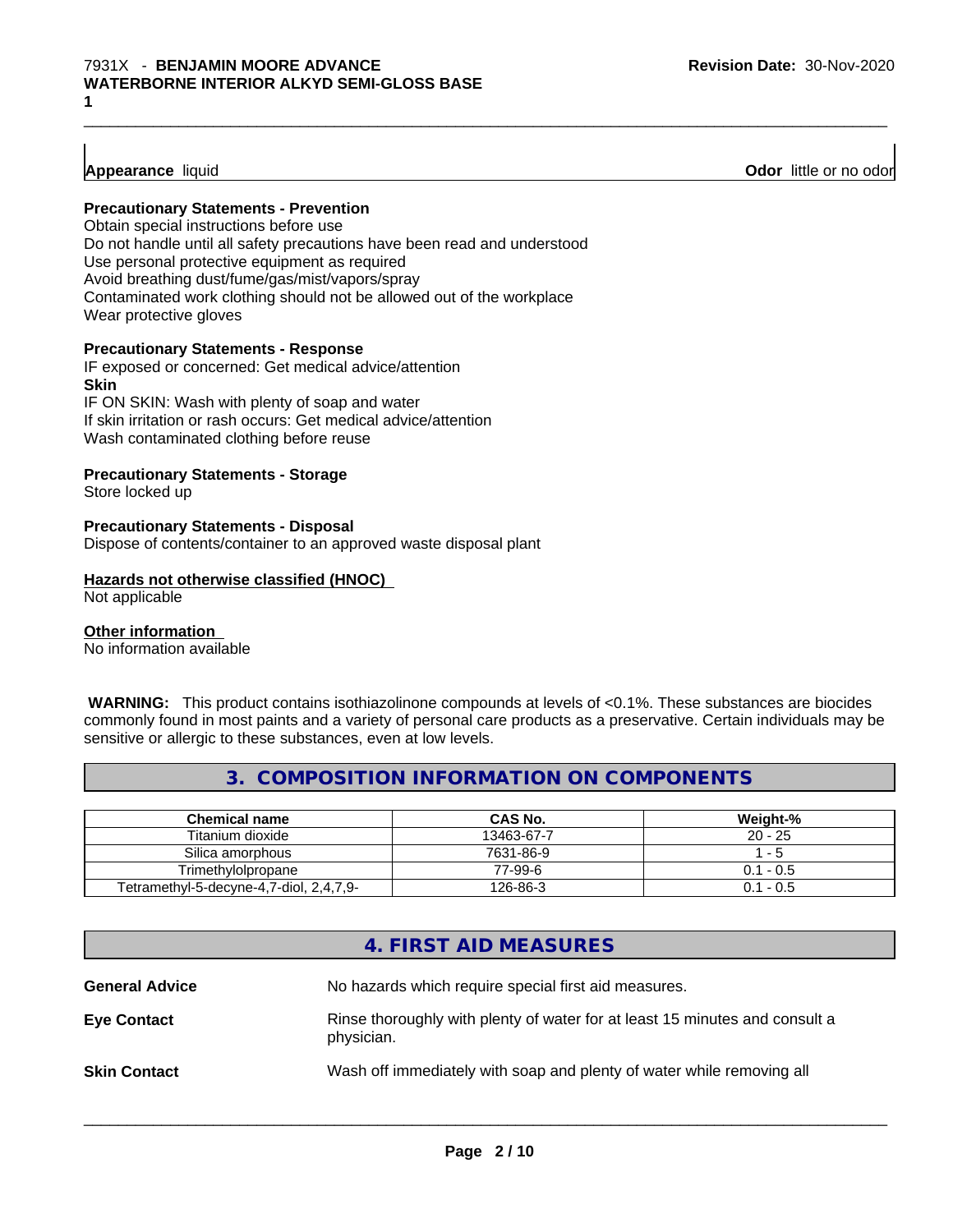|                                                  | 5. FIRE-FIGHTING MEASURES                                                                                                                                  |  |
|--------------------------------------------------|------------------------------------------------------------------------------------------------------------------------------------------------------------|--|
| <b>Notes To Physician</b>                        | Treat symptomatically.                                                                                                                                     |  |
| <b>Most Important</b><br><b>Symptoms/Effects</b> | May cause allergic skin reaction.                                                                                                                          |  |
| Ingestion                                        | Clean mouth with water and afterwards drink plenty of water. Consult a physician<br>if necessary.                                                          |  |
| <b>Inhalation</b>                                | Move to fresh air. If symptoms persist, call a physician.                                                                                                  |  |
|                                                  | contaminated clothes and shoes. If skin irritation persists, call a physician. Wash<br>clothing before reuse. Destroy contaminated articles such as shoes. |  |
|                                                  |                                                                                                                                                            |  |

 $\_$  ,  $\_$  ,  $\_$  ,  $\_$  ,  $\_$  ,  $\_$  ,  $\_$  ,  $\_$  ,  $\_$  ,  $\_$  ,  $\_$  ,  $\_$  ,  $\_$  ,  $\_$  ,  $\_$  ,  $\_$  ,  $\_$  ,  $\_$  ,  $\_$  ,  $\_$  ,  $\_$  ,  $\_$  ,  $\_$  ,  $\_$  ,  $\_$  ,  $\_$  ,  $\_$  ,  $\_$  ,  $\_$  ,  $\_$  ,  $\_$  ,  $\_$  ,  $\_$  ,  $\_$  ,  $\_$  ,  $\_$  ,  $\_$  ,

| <b>Suitable Extinguishing Media</b>                                              | Use extinguishing measures that are appropriate to local<br>circumstances and the surrounding environment.                                   |
|----------------------------------------------------------------------------------|----------------------------------------------------------------------------------------------------------------------------------------------|
| Protective equipment and precautions for firefighters                            | As in any fire, wear self-contained breathing apparatus<br>pressure-demand, MSHA/NIOSH (approved or equivalent)<br>and full protective gear. |
| <b>Specific Hazards Arising From The Chemical</b>                                | Closed containers may rupture if exposed to fire or<br>extreme heat.                                                                         |
| Sensitivity to mechanical impact                                                 | No.                                                                                                                                          |
| Sensitivity to static discharge                                                  | No                                                                                                                                           |
| <b>Flash Point Data</b><br>Flash point (°F)<br>Flash Point (°C)<br><b>Method</b> | Not applicable<br>Not applicable<br>Not applicable                                                                                           |
| <b>Flammability Limits In Air</b>                                                |                                                                                                                                              |
| Lower flammability limit:<br><b>Upper flammability limit:</b>                    | Not applicable<br>Not applicable                                                                                                             |
| Health: 2<br>Flammability: 0<br><b>NFPA</b>                                      | <b>Instability: 0</b><br><b>Special: Not Applicable</b>                                                                                      |
| <b>NFPA Legend</b><br>0 - Not Hazardous                                          |                                                                                                                                              |

- 1 Slightly
- 2 Moderate
- 3 High
- 4 Severe

*The ratings assigned are only suggested ratings, the contractor/employer has ultimate responsibilities for NFPA ratings where this system is used.*

*Additional information regarding the NFPA rating system is available from the National Fire Protection Agency (NFPA) at www.nfpa.org.*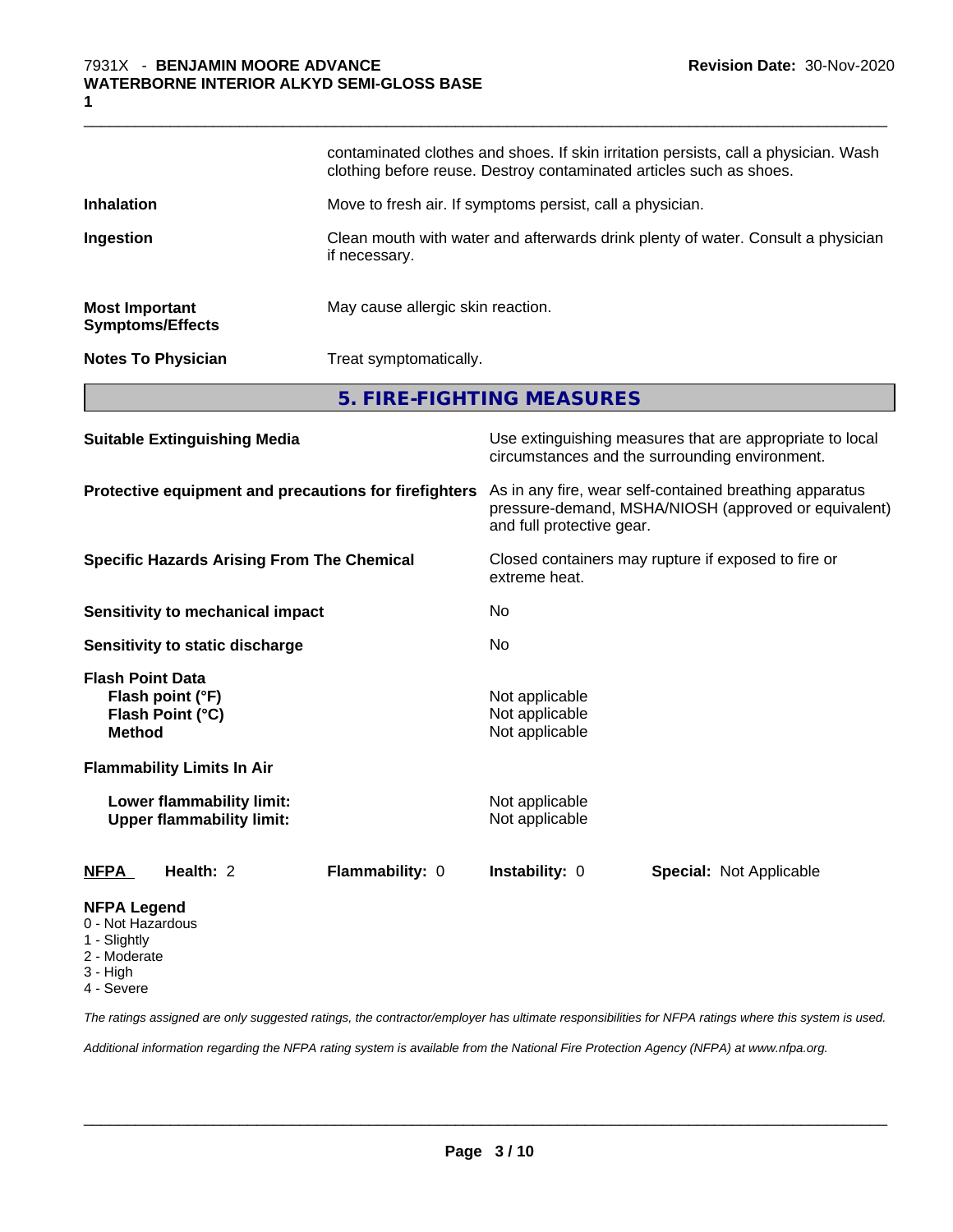|                                  | 6. ACCIDENTAL RELEASE MEASURES                                                                                                                                                   |  |  |
|----------------------------------|----------------------------------------------------------------------------------------------------------------------------------------------------------------------------------|--|--|
| <b>Personal Precautions</b>      | Avoid contact with skin, eyes and clothing. Ensure adequate ventilation.                                                                                                         |  |  |
| <b>Other Information</b>         | Prevent further leakage or spillage if safe to do so.                                                                                                                            |  |  |
| <b>Environmental precautions</b> | See Section 12 for additional Ecological Information.                                                                                                                            |  |  |
| <b>Methods for Cleaning Up</b>   | Soak up with inert absorbent material. Sweep up and shovel into suitable<br>containers for disposal.                                                                             |  |  |
|                                  | 7. HANDLING AND STORAGE                                                                                                                                                          |  |  |
| <b>Handling</b>                  | Avoid contact with skin, eyes and clothing. Avoid breathing vapors, spray mists or<br>sanding dust. In case of insufficient ventilation, wear suitable respiratory<br>equipment. |  |  |
| <b>Storage</b>                   | Keep container tightly closed. Keep out of the reach of children.                                                                                                                |  |  |
| <b>Incompatible Materials</b>    | No information available                                                                                                                                                         |  |  |
|                                  |                                                                                                                                                                                  |  |  |

 $\_$  ,  $\_$  ,  $\_$  ,  $\_$  ,  $\_$  ,  $\_$  ,  $\_$  ,  $\_$  ,  $\_$  ,  $\_$  ,  $\_$  ,  $\_$  ,  $\_$  ,  $\_$  ,  $\_$  ,  $\_$  ,  $\_$  ,  $\_$  ,  $\_$  ,  $\_$  ,  $\_$  ,  $\_$  ,  $\_$  ,  $\_$  ,  $\_$  ,  $\_$  ,  $\_$  ,  $\_$  ,  $\_$  ,  $\_$  ,  $\_$  ,  $\_$  ,  $\_$  ,  $\_$  ,  $\_$  ,  $\_$  ,  $\_$  ,

# **8. EXPOSURE CONTROLS/PERSONAL PROTECTION**

# **Exposure Limits**

| <b>Chemical name</b>    | <b>ACGIH TLV</b>         | <b>OSHA PEL</b>           |
|-------------------------|--------------------------|---------------------------|
| Titanium dioxide        | TWA: $10 \text{ ma/m}^3$ | <b>TWA</b><br>15 mg/m $3$ |
| N/E<br>Silica amorphous |                          | <b>TWA</b><br>20 mppcf    |

# **Legend**

ACGIH - American Conference of Governmental Industrial Hygienists Exposure Limits OSHA - Occupational Safety & Health Administration Exposure Limits N/E - Not Established

| <b>Engineering Measures</b>                                                           | Ensure adequate ventilation, especially in confined areas.                                                                                                  |
|---------------------------------------------------------------------------------------|-------------------------------------------------------------------------------------------------------------------------------------------------------------|
| <b>Personal Protective Equipment</b>                                                  |                                                                                                                                                             |
| <b>Eye/Face Protection</b><br><b>Skin Protection</b><br><b>Respiratory Protection</b> | Safety glasses with side-shields.<br>Protective gloves and impervious clothing.<br>In case of insufficient ventilation wear suitable respiratory equipment. |
| <b>Hygiene Measures</b>                                                               | Avoid contact with skin, eyes and clothing. Remove and wash contaminated<br>clothing before re-use. Wash thoroughly after handling.                         |

# **9. PHYSICAL AND CHEMICAL PROPERTIES**

**Appearance** liquid **Odor**<br> **Odor Threshold**<br> **Odor Threshold**<br> **Odor Threshold**<br> **Odor Threshold Density (lbs/gal)** 10.8 - 10.9

**No information available**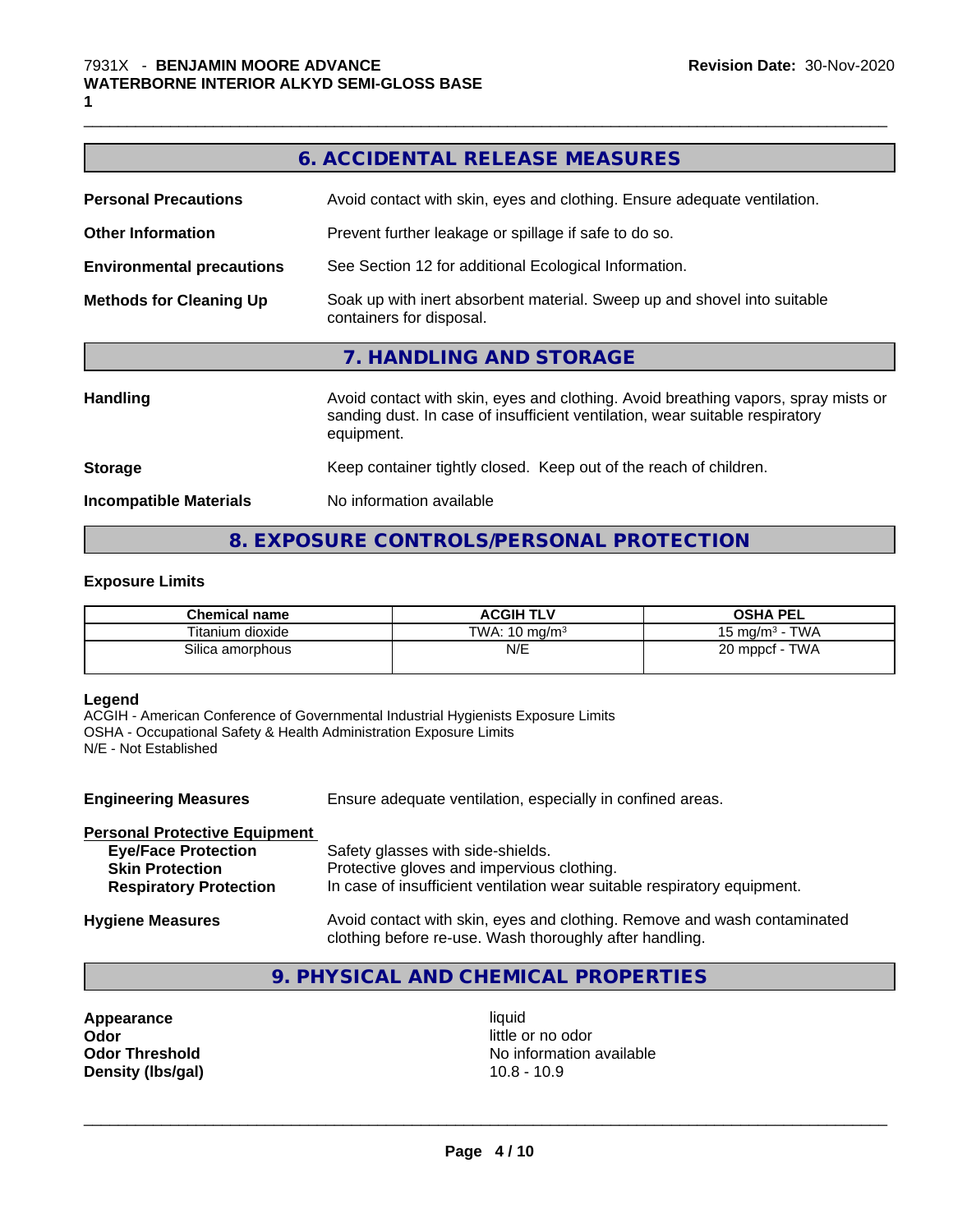**Specific Gravity** 1.29 - 1.31 **pH** No information available **Viscosity (cps)** No information available **Solubility(ies)** No information available **Water solubility** No information available **Evaporation Rate** Note 2008 and 2009 No information available **Vapor pressure** No information available in the North American Monte available in the North American available **Vapor density** No information available values and values of  $\alpha$  No information available **Wt. % Solids** 45 - 55 **Vol. % Solids** 30 - 40 **Wt. % Volatiles** 45 - 55 **Vol. % Volatiles** 60 - 70 **VOC Regulatory Limit (g/L)** <50 **Boiling Point (°F)** 212 **Boiling Point (°C)** 100 **Freezing point (°F)** 32 **Freezing Point (°C)** 0 **Flash point (°F)** Not applicable **Flash Point (°C)** Not applicable **Method** Not applicable **Flammability (solid, gas)** Not applicable **Upper flammability limit:** Not applicable **Lower flammability limit:**<br> **Autoignition Temperature (°F)** Not applicable havailable available **Autoignition Temperature (°F)**<br> **Autoignition Temperature (°C)** No information available **Autoignition Temperature (°C) Decomposition Temperature (°F)** No information available **Decomposition Temperature (°C)**<br> **Partition coefficient**<br> **Partition coefficient**<br> **No** information available

 $\_$  ,  $\_$  ,  $\_$  ,  $\_$  ,  $\_$  ,  $\_$  ,  $\_$  ,  $\_$  ,  $\_$  ,  $\_$  ,  $\_$  ,  $\_$  ,  $\_$  ,  $\_$  ,  $\_$  ,  $\_$  ,  $\_$  ,  $\_$  ,  $\_$  ,  $\_$  ,  $\_$  ,  $\_$  ,  $\_$  ,  $\_$  ,  $\_$  ,  $\_$  ,  $\_$  ,  $\_$  ,  $\_$  ,  $\_$  ,  $\_$  ,  $\_$  ,  $\_$  ,  $\_$  ,  $\_$  ,  $\_$  ,  $\_$  ,

**No information available** 

# **10. STABILITY AND REACTIVITY**

| <b>Reactivity</b>                         | Not Applicable                           |
|-------------------------------------------|------------------------------------------|
| <b>Chemical Stability</b>                 | Stable under normal conditions.          |
| <b>Conditions to avoid</b>                | Prevent from freezing.                   |
| <b>Incompatible Materials</b>             | No materials to be especially mentioned. |
| <b>Hazardous Decomposition Products</b>   | None under normal use.                   |
| <b>Possibility of hazardous reactions</b> | None under normal conditions of use.     |

**11. TOXICOLOGICAL INFORMATION**

# **Product Information**

# **Information on likely routes of exposure**

**Principal Routes of Exposure** Eye contact, skin contact and inhalation.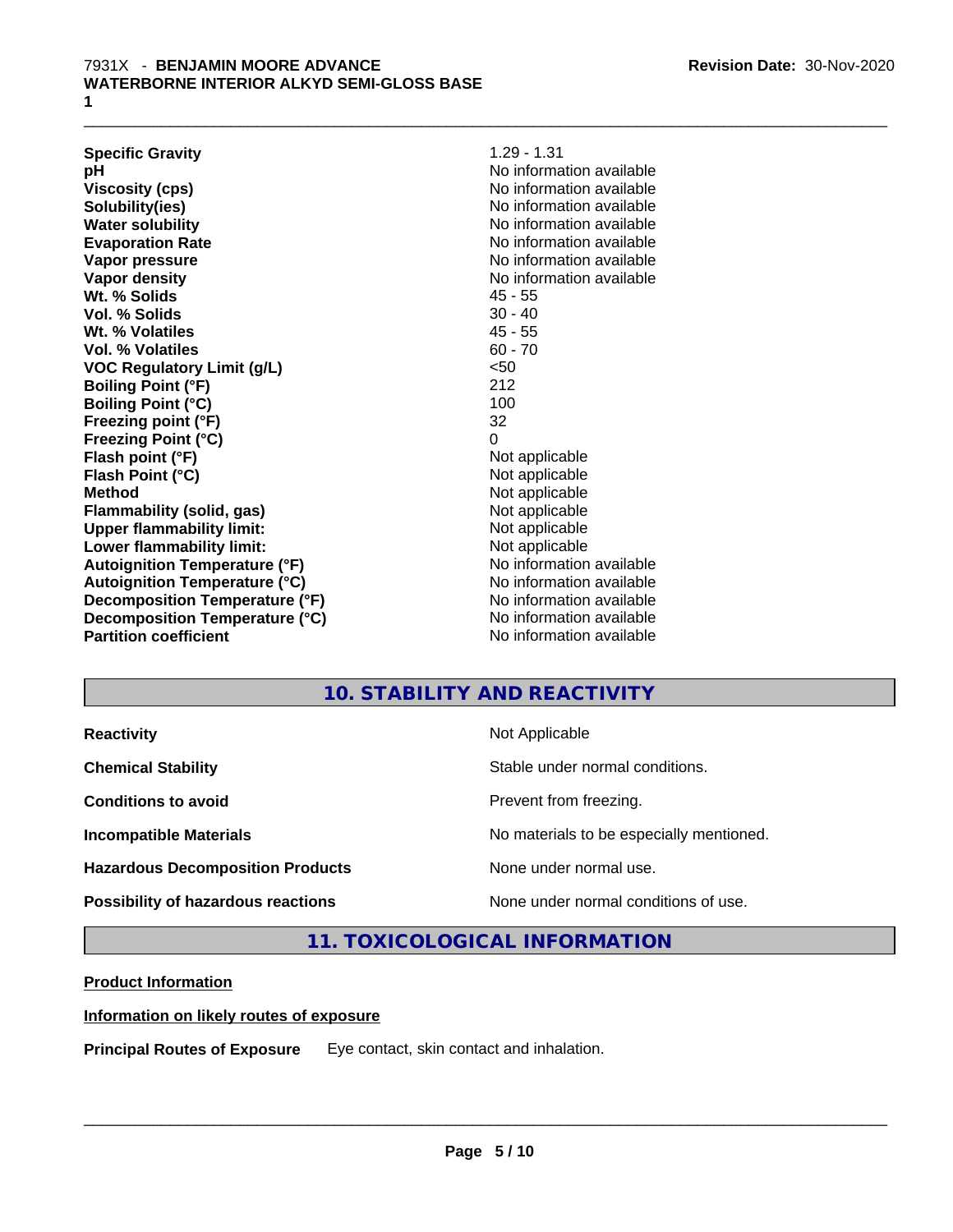| <b>Acute Toxicity</b>           |                                                                                                                 |
|---------------------------------|-----------------------------------------------------------------------------------------------------------------|
| <b>Product Information</b>      | No information available                                                                                        |
|                                 | Symptoms related to the physical, chemical and toxicological characteristics                                    |
| <b>Symptoms</b>                 | No information available                                                                                        |
|                                 | Delayed and immediate effects as well as chronic effects from short and long-term exposure                      |
| Eye contact                     | May cause slight irritation.                                                                                    |
| <b>Skin contact</b>             | Prolonged skin contact may cause skin irritation and/or dermatitis. May cause<br>sensitization by skin contact. |
| <b>Inhalation</b>               | May cause irritation of respiratory tract.                                                                      |
| Ingestion                       | Ingestion may cause gastrointestinal irritation, nausea, vomiting and diarrhea.                                 |
| <b>Sensitization</b>            | May cause an allergic skin reaction                                                                             |
| <b>Neurological Effects</b>     | No information available.                                                                                       |
| <b>Mutagenic Effects</b>        | No information available.                                                                                       |
| <b>Reproductive Effects</b>     | Possible risk of impaired fertility. Possible risk of harm to the unborn child.                                 |
| <b>Developmental Effects</b>    | No information available.                                                                                       |
| <b>Target organ effects</b>     | No information available.                                                                                       |
| <b>STOT - single exposure</b>   | No information available.                                                                                       |
| <b>STOT - repeated exposure</b> | No information available.                                                                                       |
| Other adverse effects           | No information available.                                                                                       |
| <b>Aspiration Hazard</b>        | No information available                                                                                        |

 $\_$  ,  $\_$  ,  $\_$  ,  $\_$  ,  $\_$  ,  $\_$  ,  $\_$  ,  $\_$  ,  $\_$  ,  $\_$  ,  $\_$  ,  $\_$  ,  $\_$  ,  $\_$  ,  $\_$  ,  $\_$  ,  $\_$  ,  $\_$  ,  $\_$  ,  $\_$  ,  $\_$  ,  $\_$  ,  $\_$  ,  $\_$  ,  $\_$  ,  $\_$  ,  $\_$  ,  $\_$  ,  $\_$  ,  $\_$  ,  $\_$  ,  $\_$  ,  $\_$  ,  $\_$  ,  $\_$  ,  $\_$  ,  $\_$  ,

# **Numerical measures of toxicity**

**The following values are calculated based on chapter 3.1 of the GHS document**

| <b>ATEmix (oral)</b>   | 37967 mg/kg  |
|------------------------|--------------|
| <b>ATEmix (dermal)</b> | 160080 mg/kg |

# **Component Information**

| Chemical name                                            | Oral LD50                                      | Dermal LD50              | Inhalation LC50          |
|----------------------------------------------------------|------------------------------------------------|--------------------------|--------------------------|
| Titanium dioxide<br>13463-67-7                           | $> 10000$ mg/kg (Rat)                          | -                        | $\overline{\phantom{0}}$ |
| Silica amorphous<br>7631-86-9                            | $= 7900$ mg/kg (Rat)                           | $>$ 2000 mg/kg (Rabbit)  | $> 2.2$ mg/L (Rat) 1 h   |
| Trimethylolpropane<br>77-99-6                            | $= 14100$ mg/kg (Rat)<br>$= 14000$ mg/kg (Rat) | $\overline{\phantom{0}}$ | $> 0.29$ mg/L (Rat) 4 h  |
| Tetramethyl-5-decyne-4,7-diol,<br>$2,4,7,9-$<br>126-86-3 | $> 500$ mg/kg (Rat)                            | $> 1000$ mg/kg (Rabbit)  | $>$ 20 mg/L (Rat) 1 h    |

# **Chronic Toxicity**

# **Carcinogenicity**

*The information below indicateswhether each agency has listed any ingredient as a carcinogen:.*

| <b>Chemical name</b>        | <b>IARC</b>                  | <b>NTP</b> | <b>OSHA</b> |  |
|-----------------------------|------------------------------|------------|-------------|--|
|                             | .<br>2B<br>Possible<br>Human |            | Listed<br>. |  |
| $-$<br>dioxide<br>l itanium | Carcinoɑen                   |            |             |  |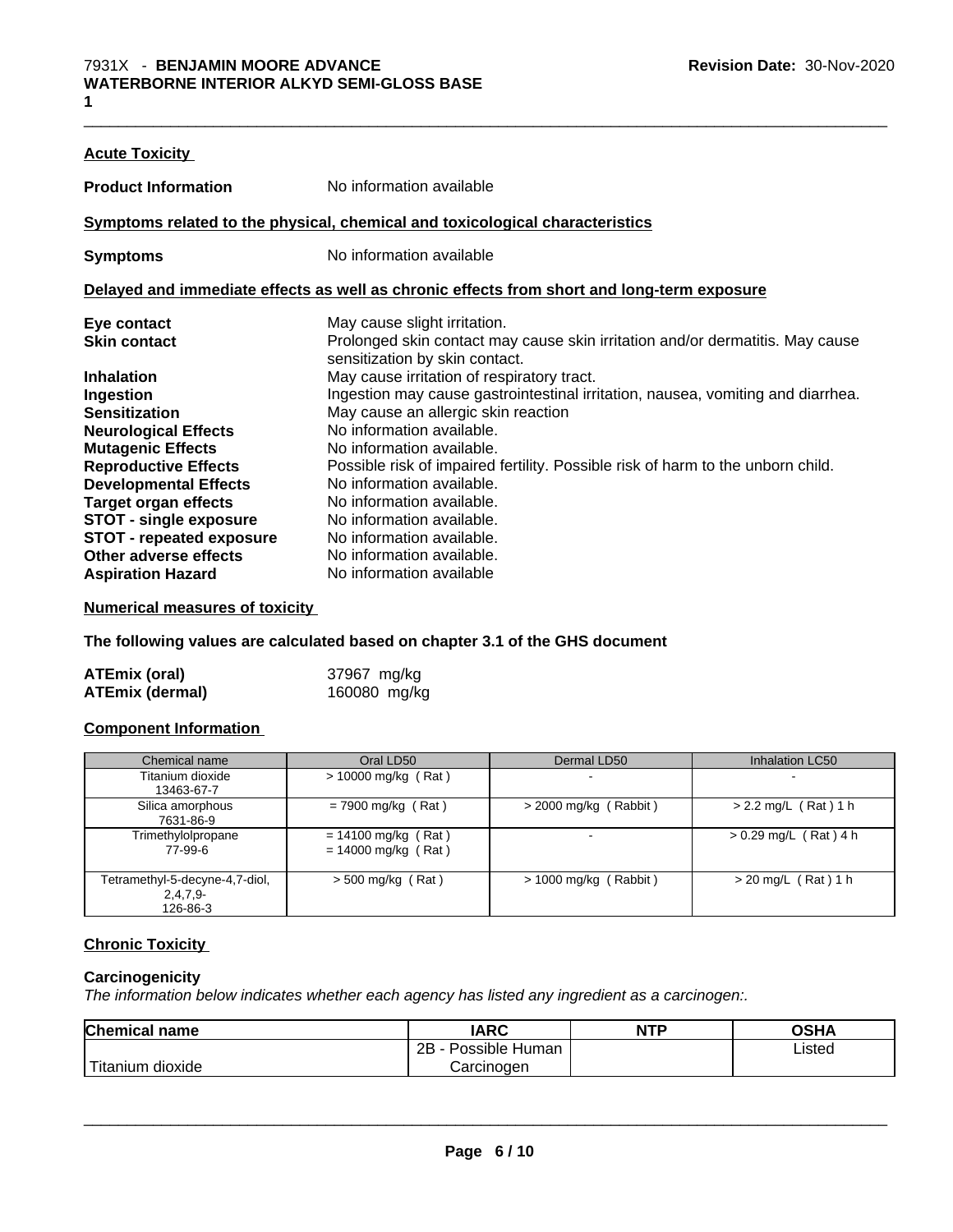• Although IARC has classified titanium dioxide as possibly carcinogenic to humans (2B), their summary concludes: "No significant exposure to titanium dioxide is thought to occur during the use of products in which titanium dioxide is bound to other materials, such as paint."

 $\_$  ,  $\_$  ,  $\_$  ,  $\_$  ,  $\_$  ,  $\_$  ,  $\_$  ,  $\_$  ,  $\_$  ,  $\_$  ,  $\_$  ,  $\_$  ,  $\_$  ,  $\_$  ,  $\_$  ,  $\_$  ,  $\_$  ,  $\_$  ,  $\_$  ,  $\_$  ,  $\_$  ,  $\_$  ,  $\_$  ,  $\_$  ,  $\_$  ,  $\_$  ,  $\_$  ,  $\_$  ,  $\_$  ,  $\_$  ,  $\_$  ,  $\_$  ,  $\_$  ,  $\_$  ,  $\_$  ,  $\_$  ,  $\_$  ,

#### **Legend**

IARC - International Agency for Research on Cancer NTP - National Toxicity Program OSHA - Occupational Safety & Health Administration

**12. ECOLOGICAL INFORMATION**

# **Ecotoxicity Effects**

The environmental impact of this product has not been fully investigated.

# **Product Information**

# **Acute Toxicity to Fish**

No information available

# **Acute Toxicity to Aquatic Invertebrates**

No information available

# **Acute Toxicity to Aquatic Plants**

No information available

# **Persistence / Degradability**

No information available.

# **Bioaccumulation**

No information available.

# **Mobility in Environmental Media**

No information available.

# **Ozone**

No information available

# **Component Information**

# **Acute Toxicity to Fish**

Titanium dioxide  $LC50:$  > 1000 mg/L (Fathead Minnow - 96 hr.) Tetramethyl-5-decyne-4,7-diol, 2,4,7,9- LC50: 42 mg/L (Carp (Cyprinus carpio) - 24 hr.)

# **Acute Toxicity to Aquatic Invertebrates**

Tetramethyl-5-decyne-4,7-diol, 2,4,7,9- LC50: 91 mg/L (Daphnia magna - 48 hr.)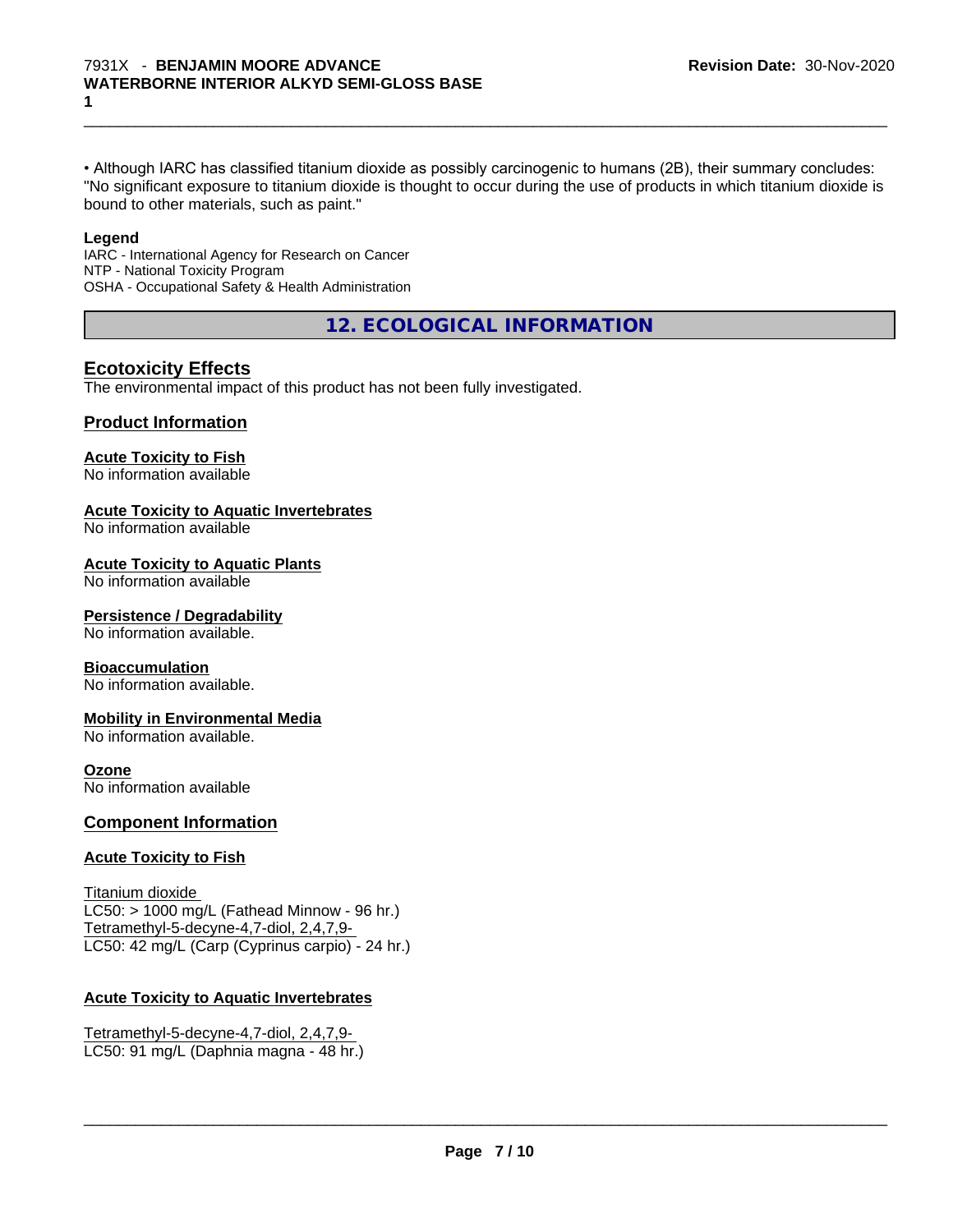# **Acute Toxicity to Aquatic Plants**

Tetramethyl-5-decyne-4,7-diol, 2,4,7,9- EC50: 82 mg/L (Algae (Selenastrum capricornutum) - 72 hrs.)

|                              | 13. DISPOSAL CONSIDERATIONS                                                                                                                                                                                               |
|------------------------------|---------------------------------------------------------------------------------------------------------------------------------------------------------------------------------------------------------------------------|
| <b>Waste Disposal Method</b> | Dispose of in accordance with federal, state, and local regulations. Local<br>requirements may vary, consult your sanitation department or state-designated<br>environmental protection agency for more disposal options. |
|                              | 14. TRANSPORT INFORMATION                                                                                                                                                                                                 |
| <b>DOT</b>                   | Not regulated                                                                                                                                                                                                             |
| <b>ICAO / IATA</b>           | Not regulated                                                                                                                                                                                                             |
| <b>IMDG / IMO</b>            | Not regulated                                                                                                                                                                                                             |
|                              | <b>15. REGULATORY INFORMATION</b>                                                                                                                                                                                         |

 $\_$  ,  $\_$  ,  $\_$  ,  $\_$  ,  $\_$  ,  $\_$  ,  $\_$  ,  $\_$  ,  $\_$  ,  $\_$  ,  $\_$  ,  $\_$  ,  $\_$  ,  $\_$  ,  $\_$  ,  $\_$  ,  $\_$  ,  $\_$  ,  $\_$  ,  $\_$  ,  $\_$  ,  $\_$  ,  $\_$  ,  $\_$  ,  $\_$  ,  $\_$  ,  $\_$  ,  $\_$  ,  $\_$  ,  $\_$  ,  $\_$  ,  $\_$  ,  $\_$  ,  $\_$  ,  $\_$  ,  $\_$  ,  $\_$  ,

# **International Inventories**

| <b>TSCA: United States</b> | Yes - All components are listed or exempt. |
|----------------------------|--------------------------------------------|
| <b>DSL: Canada</b>         | No - Not all of the components are listed. |
|                            | One or more component is listed on NDSL.   |

# **Federal Regulations**

# **SARA 311/312 hazardous categorization**

| Acute health hazard               | Yes |
|-----------------------------------|-----|
| Chronic Health Hazard             | Yes |
| Fire hazard                       | N٥  |
| Sudden release of pressure hazard | Nο  |
| Reactive Hazard                   | N٥  |

# **SARA 313**

Section 313 of Title III of the Superfund Amendments and Reauthorization Act of 1986 (SARA). This product contains a chemical or chemicals which are subject to the reporting requirements of the Act and Title 40 of the Code of Federal Regulations, Part 372:

*None*

# **Clean Air Act,Section 112 Hazardous Air Pollutants (HAPs) (see 40 CFR 61)**

This product contains the following HAPs:

*None*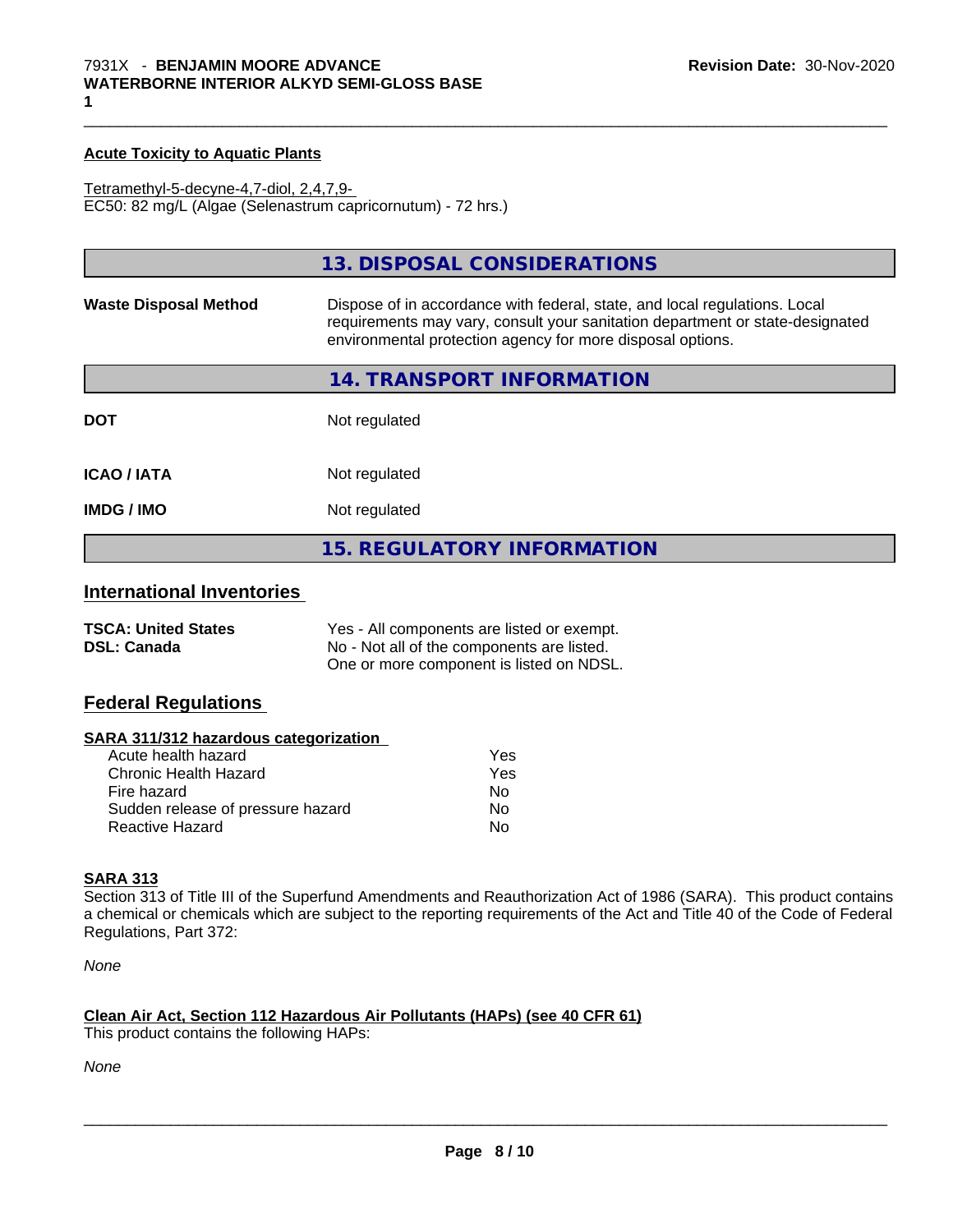# **US State Regulations**

# **California Proposition 65**

**AVIMARNING:** Cancer and Reproductive Harm– www.P65warnings.ca.gov

# **State Right-to-Know**

| Chemical<br>name          | .v.a | <b>Jersev</b><br>– New∶ | าnsvlvania |
|---------------------------|------|-------------------------|------------|
| dioxide<br>l itanıum      |      |                         |            |
| ~…<br>amorphous<br>ilic2. |      |                         |            |

 $\_$  ,  $\_$  ,  $\_$  ,  $\_$  ,  $\_$  ,  $\_$  ,  $\_$  ,  $\_$  ,  $\_$  ,  $\_$  ,  $\_$  ,  $\_$  ,  $\_$  ,  $\_$  ,  $\_$  ,  $\_$  ,  $\_$  ,  $\_$  ,  $\_$  ,  $\_$  ,  $\_$  ,  $\_$  ,  $\_$  ,  $\_$  ,  $\_$  ,  $\_$  ,  $\_$  ,  $\_$  ,  $\_$  ,  $\_$  ,  $\_$  ,  $\_$  ,  $\_$  ,  $\_$  ,  $\_$  ,  $\_$  ,  $\_$  ,

#### **Legend**

X - Listed

| <b>16. OTHER INFORMATION</b>                                                                                                                          |                                                    |                                                                            |                      |                                                                                                                                               |
|-------------------------------------------------------------------------------------------------------------------------------------------------------|----------------------------------------------------|----------------------------------------------------------------------------|----------------------|-----------------------------------------------------------------------------------------------------------------------------------------------|
| HMIS -                                                                                                                                                | Health: $2^*$                                      | <b>Flammability: 0</b>                                                     | <b>Reactivity: 0</b> | $PPE: -$                                                                                                                                      |
| <b>HMIS Legend</b><br>0 - Minimal Hazard<br>1 - Slight Hazard<br>2 - Moderate Hazard<br>3 - Serious Hazard<br>4 - Severe Hazard<br>* - Chronic Hazard |                                                    |                                                                            |                      |                                                                                                                                               |
|                                                                                                                                                       | present under the actual normal conditions of use. | X - Consult your supervisor or S.O.P. for "Special" handling instructions. |                      | Note: The PPE rating has intentionally been left blank. Choose appropriate PPE that will protect employees from the hazards the material will |

*Caution: HMISÒ ratings are based on a 0-4 rating scale, with 0 representing minimal hazards or risks, and 4 representing significant hazards or risks. Although HMISÒ ratings are not required on MSDSs under 29 CFR 1910.1200, the preparer, has chosen to provide them. HMISÒ ratings are to be used only in conjunction with a fully implemented HMISÒ program by workers who have received appropriate HMISÒ training. HMISÒ is a registered trade and service mark of the NPCA. HMISÒ materials may be purchased exclusively from J. J. Keller (800) 327-6868.*

 **WARNING!** If you scrape, sand, or remove old paint, you may release lead dust. LEAD IS TOXIC. EXPOSURE TO LEAD DUST CAN CAUSE SERIOUS ILLNESS, SUCH AS BRAIN DAMAGE, ESPECIALLY IN CHILDREN. PREGNANT WOMEN SHOULD ALSO AVOID EXPOSURE. Wear a NIOSH approved respirator to control lead exposure. Clean up carefully with a HEPA vacuum and a wet mop. Before you start, find out how to protect yourself and your family by contacting the National Lead Information Hotline at 1-800-424-LEAD or log on to www.epa.gov/lead.

**Prepared By** Product Stewardship Department Benjamin Moore & Co. 101 Paragon Drive Montvale, NJ 07645 800-225-5554